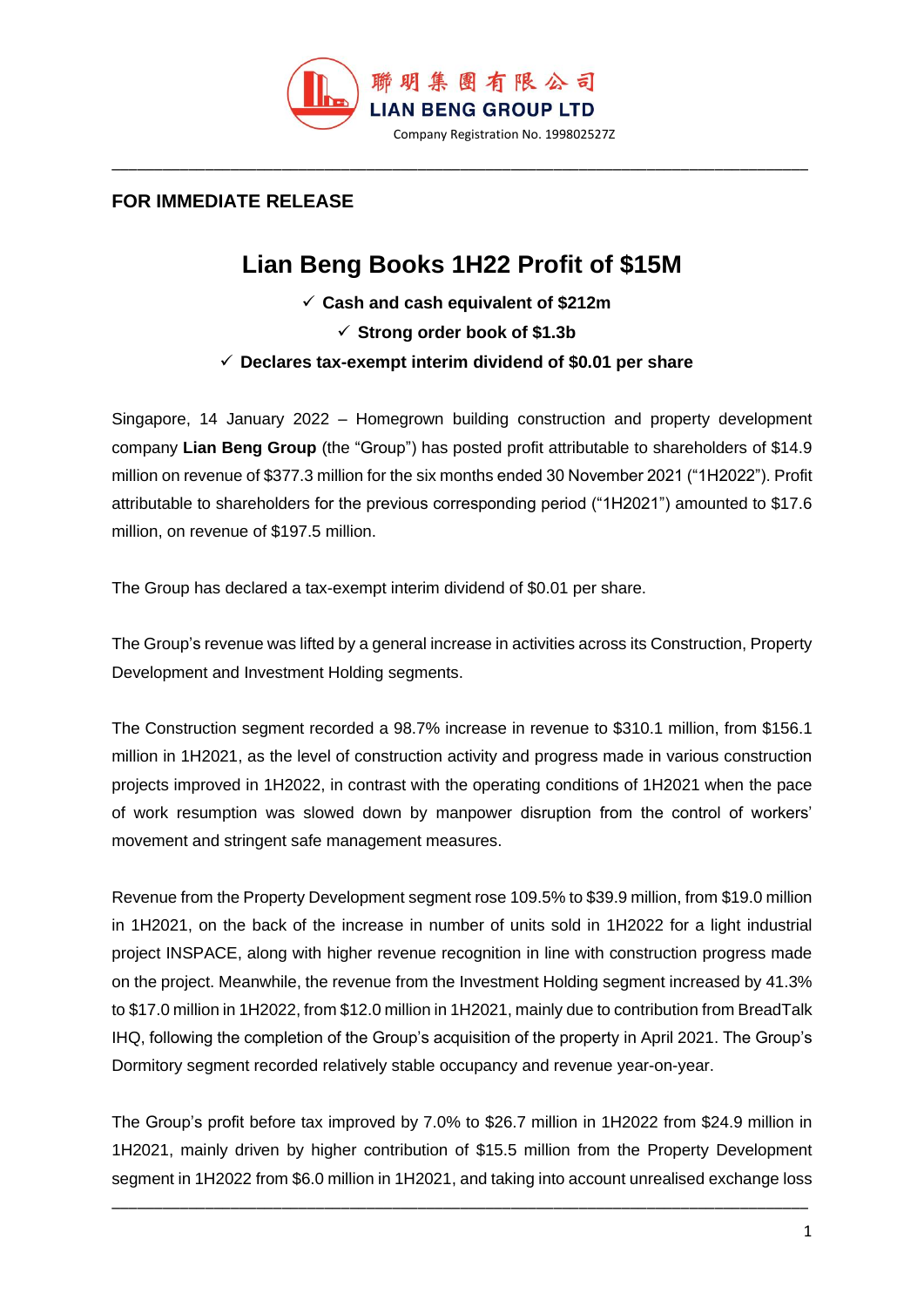

\_\_\_\_\_\_\_\_\_\_\_\_\_\_\_\_\_\_\_\_\_\_\_\_\_\_\_\_\_\_\_\_\_\_\_\_\_\_\_\_\_\_\_\_\_\_\_\_\_\_\_\_\_\_\_\_\_\_\_\_\_\_\_\_\_\_\_\_\_\_\_\_\_\_\_\_\_\_\_\_\_\_\_\_\_\_\_

of \$2.1 million and wider loss from the Construction segment. The improvement in level of construction activity and progress was offset by the rising labour and material cost amid the ongoing Covid-19 situation and the decrease in government grant.

After deducting taxation of \$2.9 million and higher profit attributable to non-controlling interests of \$8.9 million, versus taxation of \$2.8 million and profit attributable to non-controlling interests of \$4.6 million in 1H2021, profit attributable to shareholders declined 15.5% to \$14.9 million, from \$17.6 million recorded a year ago.

Mr Ong Pang Aik (王邦益), Chairman and Managing Director of Lian Beng Group, said, "The construction industry continues to be plagued by rising cost and manpower issues. The Group expects the construction sector's operating conditions to remain difficult in the year ahead, amid continued manpower shortage and deployment challenges."

As at 30 November 2021, cash and cash equivalents stood at a healthy \$212.5 million, compared to \$208.6 million as at 31 May 2021, while net asset value per share improved to 149.74 cents, from 148.10 cents as at 31 May 2021.

The Group's order book as at 14 January 2022 was \$1.3 billion, which should support its construction business activities through FY2026. The Group will closely monitor the delivery of these projects, while selectively tendering for public and private sector contracts as opportunities arise.

Manpower challenges may also impact the completion of some projects under the Property Development segment and the Group will take the necessary initiatives to moderate any financial impact in the event of a delay. Meanwhile, barring any unforeseen circumstances, the Group expects its Dormitory and Investment Holding segments to continue generating stable recurring income in the ensuing months.

\_\_\_\_\_\_\_\_\_\_\_\_\_\_\_\_\_\_\_\_\_\_\_\_\_\_\_\_\_\_\_\_\_\_\_\_

\_\_\_\_\_\_\_\_\_\_\_\_\_\_\_\_\_\_\_\_\_\_\_\_\_\_\_\_\_\_\_\_\_\_\_\_\_\_\_\_\_\_\_\_\_\_\_\_\_\_\_\_\_\_\_\_\_\_\_\_\_\_\_\_\_\_\_\_\_\_\_\_\_\_\_\_\_\_\_\_\_\_\_\_\_\_\_\_\_